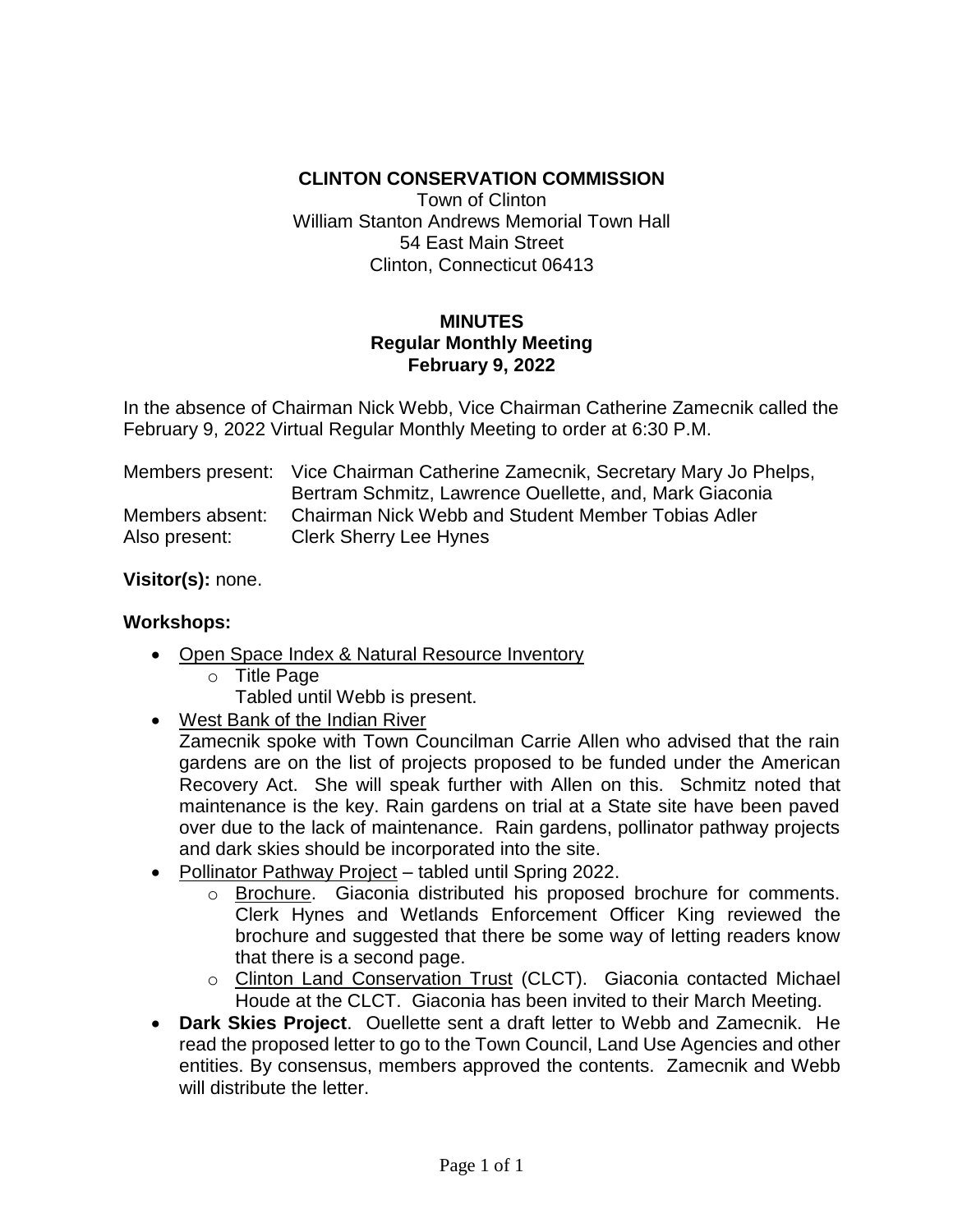- Residential Food Composting. Webb and Zamecnik have an appointment scheduled with Town Manager Karl Kilduff on Wednesday, February 16, 2022, at 10:00 A.M.
- Japanese Knotweed. Tabled until Webb is present.
- By-Laws. Tabled until Webb is present.

**Minutes: January 12, 2022 Virtual Regular Monthly Meeting**. Zamecnik **MOVED** to approve as presented, the Minutes of the January 12, 2022 Regular Monthly Meeting. Giaconia seconded the motion. Discussion: none. Voting in favor: Zamecnik, Phelps, Schmitz, Ouellette and Giaconia. Opposed: none. Abstentions: none. The motion was **carried**, 6-0-0.

**Bills/Correspondence.** February 3, 2022 Thank You Letter from the Connecticut Land Conservation Council for the Commission's donation was read by Hynes.

## **Old/New Business**

- Operating Budget FY 21/22. Update by Hynes.
- Proposed Operating Budget FY 22/23. Zamecnik will contact Webb to see if this will be discussed with Town Manager Kilduff when they meet about Residential Composting.
- Open Space Acquisition Funds. The pursuance of funds will be added to the March meeting.
- Member Educational Opportunities. Hynes advised that the virtual CAWS Annual Meeting is coming up in early March. The registration period is still open. The chairman and one member may attend with the registration fees covered by the Town. Others may attend at their own cost. Members should let Hynes know no later than February 18, 2022 if they wish to attend.
- Sustainable CT. Certification for Clinton. Zamecnik suggested all members should go to the site and review what the Town has submitted and what is outstanding. Some of the Conservation Commission projects may meet the required documents to obtain the certification certificate.
- Membership. A regular member seat and a student member seat are vacant.
- Library. Tabled until later in the current budget season.
- Visitor: April 13, 2022 Meeting: John Guszkowski, Consulting Town Planner. Revisit Topics for Discussion. No additions at this time.
- Report: January 31, 2022 Annual Joint Meeting of Boards & Commissions. Tabled until Webb is present.

**Additions to Next Agenda:** Wednesday, March 16, 2022 Virtual Monthly Meeting. Support of a proposed pollinator pathway project by Emily Lisy's environmental science classes at The Morgan School.